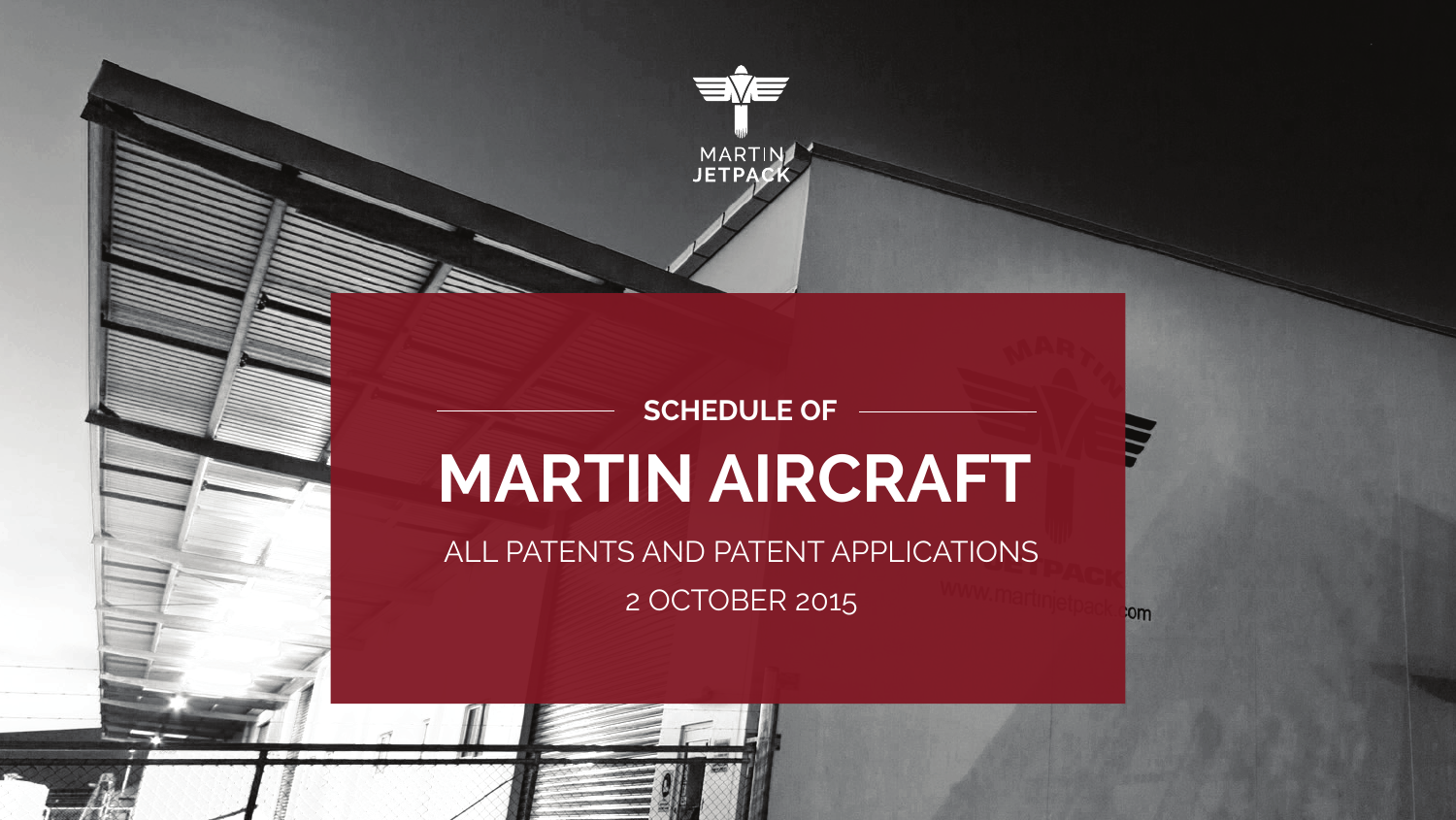### **REGISTRATIONS**

| File no. | IP<br><b>Type</b> | <b>Title</b>                                                   | Country       | <b>Registration no.</b> | <b>Filing date</b> | <b>Annuities due</b> | <b>Registration</b><br>date | <b>Expiry date</b> |
|----------|-------------------|----------------------------------------------------------------|---------------|-------------------------|--------------------|----------------------|-----------------------------|--------------------|
| 14880    | Patent            | Propulsion device<br>incorporating radiator<br>cooling passage | Australia     | 2009263090              | 13/05/2009         | 13/05/2016           | 12/12/2013                  | 13/05/2029         |
| 13676    | Patent            | Propulsion Device                                              | Australia     | 2006219141              | 24/02/2006         | 24/02/2016           | 15/08/2013                  | 24/02/2026         |
| 13683    | Patent            | <b>Propulsion Device</b>                                       | China         | 200680007137.3          | 24/02/2006         | 24/02/2016           | 14/10/2009                  | 24/02/2026         |
| 13682    | Patent            | <b>Propulsion Device</b>                                       | Eurasia       | 012396                  | 24/02/2006         | 24/02/2016           | 30/10/2009                  | 24/02/2026         |
| 14877    | Patent            | Propulsion device<br>incorporating radiator<br>cooling passage | Eurasia       | 019604                  | 13/05/2009         | 13/05/2016           | 11/12/2013                  | 13/05/2029         |
| 13685    | Patent            | <b>Propulsion Device</b>                                       | <b>Israel</b> | 185465                  | 24/02/2006         | 24/02/2016           | 31/03/2011                  | 24/02/2026         |
| 13681    | Patent            | Propulsion Device                                              | Japan         | 5224823                 | 24/02/2006         | 22/03/2016           | 22/03/2013                  | 24/02/2006         |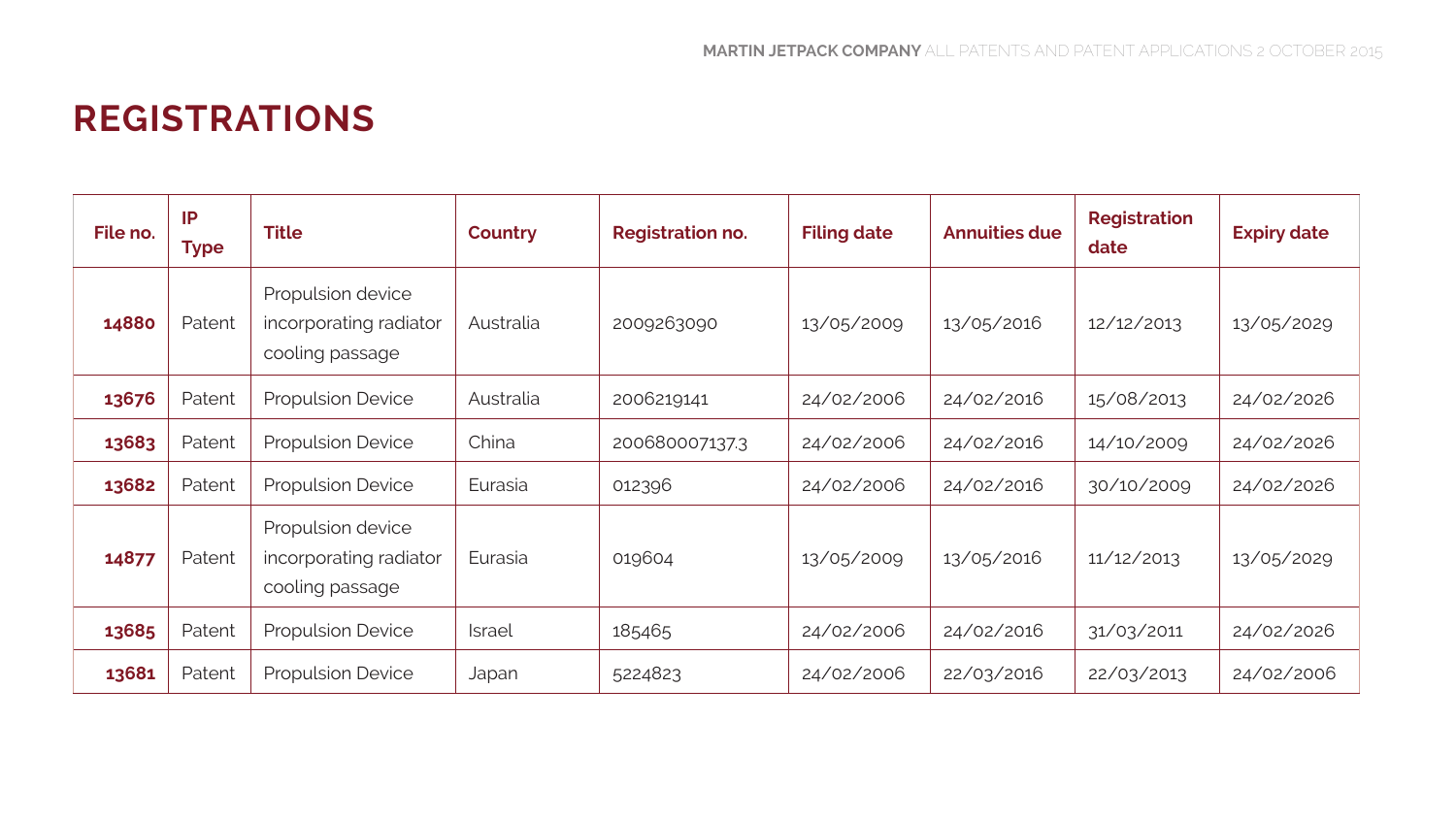#### **REGISTRATIONS**

| 14883 | Patent | Propulsion device<br>incorporating radiator<br>cooling passage | Japan        | 5510872    | 13/05/2009 | 04/04/2017             | 04/04/2014            | 13/05/2029 |
|-------|--------|----------------------------------------------------------------|--------------|------------|------------|------------------------|-----------------------|------------|
| 6841A | Patent | <b>Propulsion Device</b>                                       | New Zealand  | 538630     | 04/03/2005 | Fees paid<br>to expiry | 07/06/2007            | 24/02/2026 |
| 14043 | Patent | Propulsion device<br>incorporating radiator<br>cooling passage | New Zealand  | 569455     | 27/06/2008 | Fees paid<br>to expiry | 11/02/2010            | 13/05/2029 |
| 14420 | Patent | Training system                                                | New Zealand  | 578511     | 20/07/2009 | Fees paid<br>to expiry | 05/04/2011            | 15/07/2030 |
| 14885 | Patent | Propulsion device<br>incorporating radiator<br>cooling passage | South Africa | 2011/00593 | 13/05/2009 | 13/05/2016             | Granted<br>28/09/2011 | 13/05/2029 |
| 12810 | Patent | <b>Propulsion Device</b>                                       | <b>USA</b>   | 7484687    | 26/10/2005 | 03/08/2016             | 03/02/2009            | 20/11/2025 |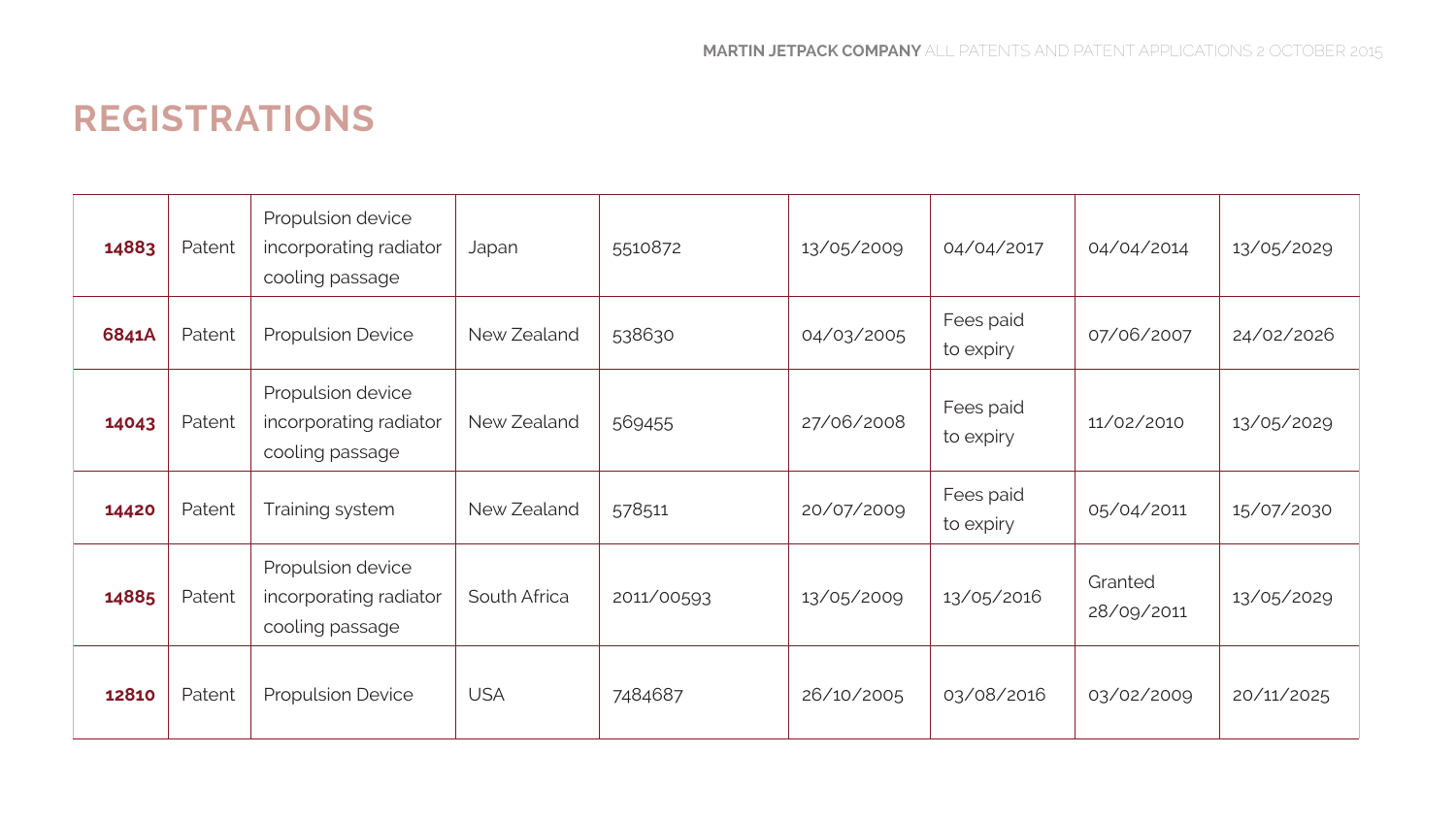#### **REGISTRATIONS**

| 14874 | Patent | Propulsion device<br>incorporating radiator<br>cooling passage | <b>USA</b>    | 8,608,103       | 13/05/2009 | 17/06/2017 | 17/12/2013            | 26/05/2030 |
|-------|--------|----------------------------------------------------------------|---------------|-----------------|------------|------------|-----------------------|------------|
| 13677 | Patent | Propulsion Device                                              | Canada        | 2599342         | 24/02/2006 | 24/02/2016 | Granted<br>27/05/2014 | 24/02/2026 |
| 14875 | Patent | Propulsion device<br>incorporating radiator<br>cooling passage | Canada        | 2731205         | 13/05/2009 | 13/05/2016 | Granted<br>05/08/2014 | 13/05/2029 |
| 13679 | Patent | Propulsion Device                                              | Europe        | 06716806.2      | 24/02/2006 | 28/02/2016 | Granted<br>08/04/2015 | 24/02/2026 |
| 14881 | Patent | Propulsion device<br>incorporating radiator<br>cooling passage | <b>Israel</b> | 209906          | 13/05/2009 | 13/05/2019 | 31/01/2015            | 13/05/2029 |
| 13680 | Patent | Propulsion device                                              | South Korea   | 10-2007-7020102 | 24/02/2006 | 25/11/2017 | Granted<br>12/2015    | 24/02/2026 |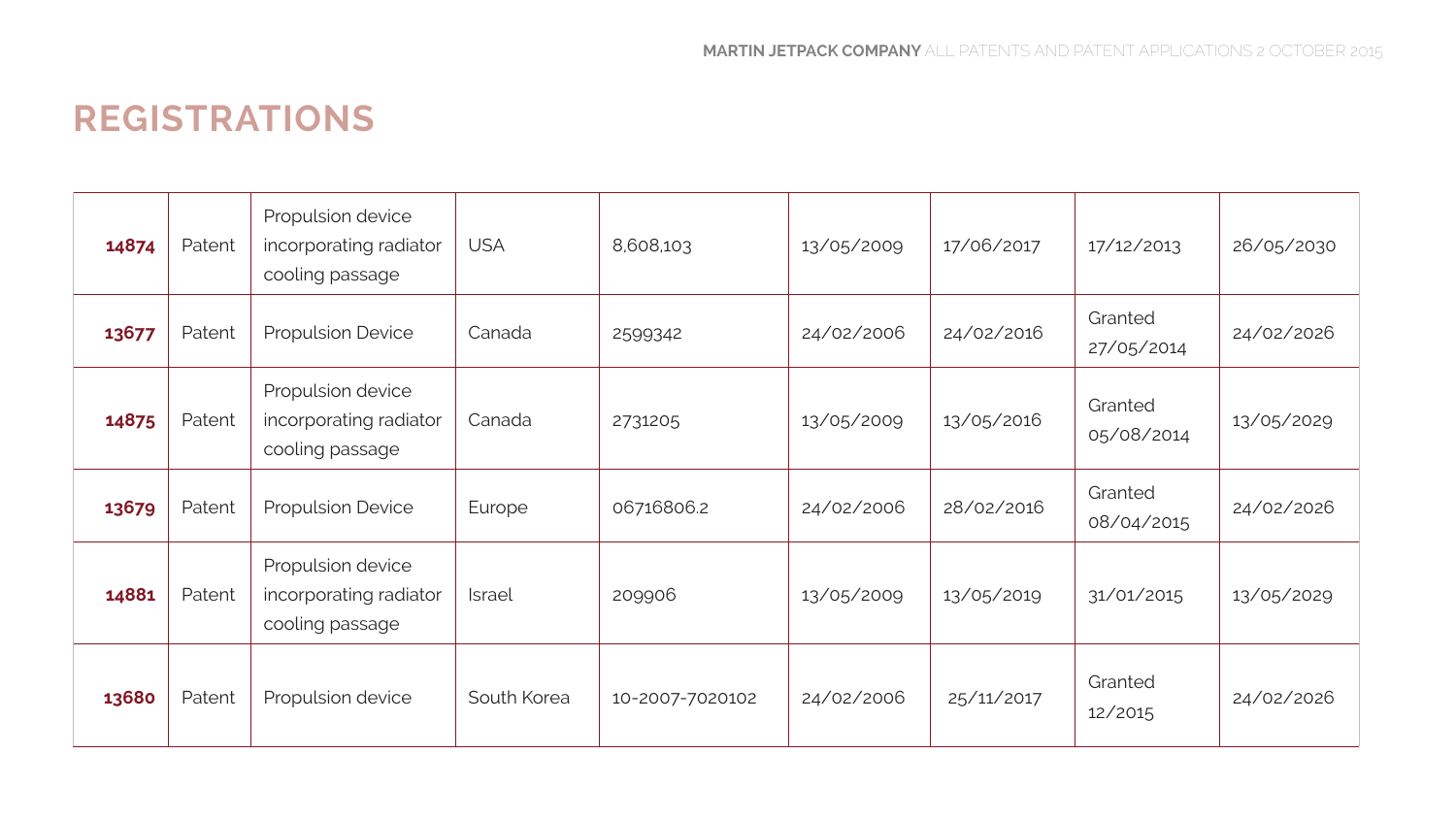## **PENDING APPLICATIONS**

| File no. | IP<br><b>Type</b> | <b>Title</b>                                                      | Country | Application no. | <b>Filing date</b> | Request<br><b>Examination</b>                                 | <b>Annuities</b><br>due | <b>Comments</b>                   | <b>Expiry date</b> |
|----------|-------------------|-------------------------------------------------------------------|---------|-----------------|--------------------|---------------------------------------------------------------|-------------------------|-----------------------------------|--------------------|
| 13678    | Patent            | <b>Propulsion Device</b>                                          | Brazil  | Plo609185-7     | 24/02/2006         | Examination<br>requested<br>2009                              | 24/02/2016              | Awaiting<br>Examination           | 24/02/2026         |
| 14879    | Patent            | Propulsion device<br>incorporating<br>radiator cooling<br>passage | Brazil  | PI 0914967-8    | 13/05/2009         | Request has<br>been filed                                     | 27/05/2016              | Awaiting<br>Examination           | 13/05/2029         |
| 15207    | Patent            | Training system                                                   | Europe  | 10802017.3      | 15/07/2010         |                                                               | 31/07/2016              | Under<br>Examination              | 15/07/2030         |
| 14878    | Patent            | Propulsion device<br>incorporating<br>radiator cooling<br>passage | Europe  | 09770442.3      | 13/05/2009         | Yes - this was<br>necessary at<br>filing and has<br>been done | 31/05/2016              | Awaiting<br>Examination<br>report | 13/05/2029         |